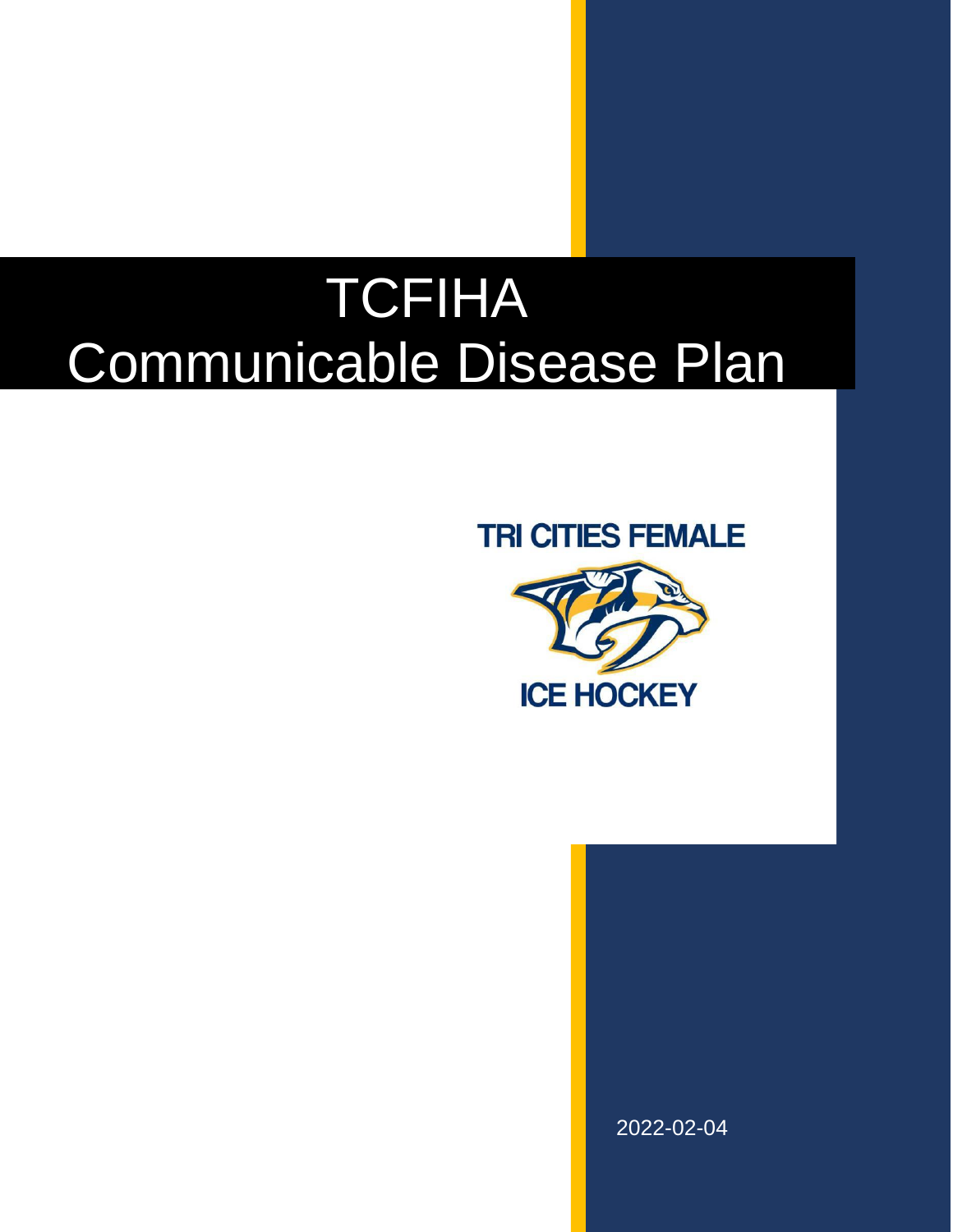As of July 1<sup>st</sup>, 2021, BC is in Phase 3 of BC's Restart Plan. With this move, Safety Plans are no longer required and TCFIHA is transitioning away from a Safety Plan to a Communicable Disease Plan.

The current Communicable Disease Plan can be found on the TCFIHA website and forms part of the TCFIHA Policy:<https://www.tricitiesfemaleicehockey.ca/policies/>

If you have any questions at any ice time, please speak to the Hockey Canada Safety Person (HCSP) in attendance at the TCFIHA event you are attending or contact the TCFIHA Risk Manager by emailing: [Safety@TriCitiesFemaleIceHockey.ca.](mailto:Safety@TriCitiesFemaleIceHockey.ca)

TCFIHA ice times/events must follow all governing body guidelines. Links are enclosed for your reference. If there is a conflict between any guidelines, the stricter of the two are to be followed.

TCFIHA ice times/events must also follow the restrictions in place at all facilities. Please ensure that you familiarize yourself with the facility restrictions and guidelines. If you have any questions, please ask the HCSP in attendance at your ice time/event.

Facility restrictions will be sent out to our membership by email with each change that the Board of Directors receives an update on.

#### TCFIHA Communicable Disease Protocols

#### General

- TCFIHA will have two Hockey Canada Safety People per team and a minimum of oneat each ice time to ensure all protocols are being adhered to.
- Participants are required to follow proper hand hygiene protocols prior to andduring activity.
- Players and Coaches are to each obtain their own player hygiene kit which willinclude hand sanitizer, a reusable mask, and tissue.
- If there is a Provincial Health Officer or Facility mask mandate at any time, TCFIHA will have the mask mandate apply to all ages save and except those 2 years old and under.
- Participants will not spit on ice or benches.
- TCFIHA membership and their guests, are not permitted to attend a TCFIHA sessionif they are sick or exhibiting any signs of illness such as a fever, congestion, coughing, sneezing, etc.… **DO NOT SHOW UP SICK**. This includes referees and outside instructors attending TCFIHA events.
- The Hockey Canada Safety Person (HCSP) will remove from the ice and/orfacility anyone in attendance at a TCFIHA event that is exhibiting any signs ofillness.
- TCFIHA will provide a copy of the TCFIHA Communicable Disease Plan to its membership.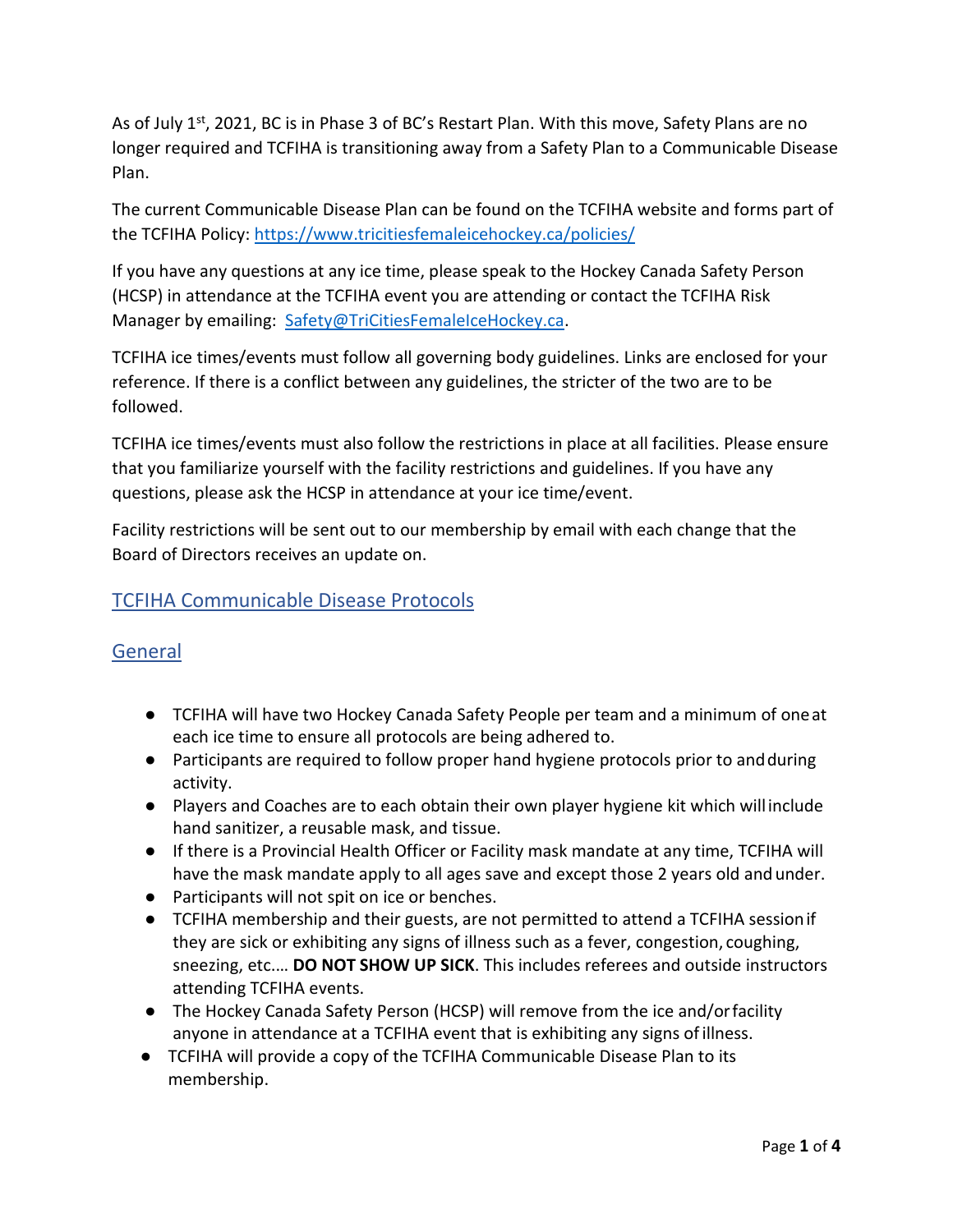● The TCFIHA Referee in Chief will be required to ensure all referees have beenprovided a copy of the TCFIHA Communicable Disease Plan.

### Equipment

- No sharing of water bottles.
- Water bottles are to be cleaned after each use.
- It is recommended to not share gear (both training and player gear) unless it has been thoroughly cleaned and/or 24 to 48 hours has passed since it was last used.
- TCFIHA will provide the HCSP disposable masks, hand sanitizer, and disinfectant spray with all assigned team first aid kits.
- All players and coaches will clean all gear after each use and prior to next session. IE. Players to wash undergarments, wash water bottles, air out equipment, wash jersey and socks and any other gear/equipment that they use. Coaches to wash and/or air out any gear that they use.
- Goalies are permitted to share gear only under specific circumstances: the goalie gear is sprayed with the gear cleaner provided by TCFIHA, set out to dry, and 24 to 48 hourshas passed before the gear is given to and used by the next goalie.

#### Restrictions

- A player, team staff, team volunteer, and/or spectator that has had any symptoms of illness whether mild or severe, can return to TCFIHA events once they have provided a doctor's note clearing them to return and/or are 100% symptom free.
- ALL TCFIHA Team Staff and volunteers must provide proof of their COVID-19 vaccination and must have the number of COVID-19 vaccination doses as recommended by the Provincial Health Authority. There are no exceptions to thisrule.
- TCFIHA membership must follow the rules and regulations outlined by each ofour facilities.
- Players, Team Staff, and/or Spectators who are unvaccinated or partially vaccinated cannot attend any TCFIHA event for 14 clear days after international travel, including the U.S.

#### Enforcement

- Any TCFIHA member who fails to abide by the TCFIHA Communicable Disease Plan will be brought before the TCFIHA Discipline Committee and a fine and/or player suspension will be assessed.
	- For a first offence, the fine will be \$200 and/or a 2-game player suspension.
	- For a second offence by the same household, the fine will be \$500 and/or a 5 game suspension.